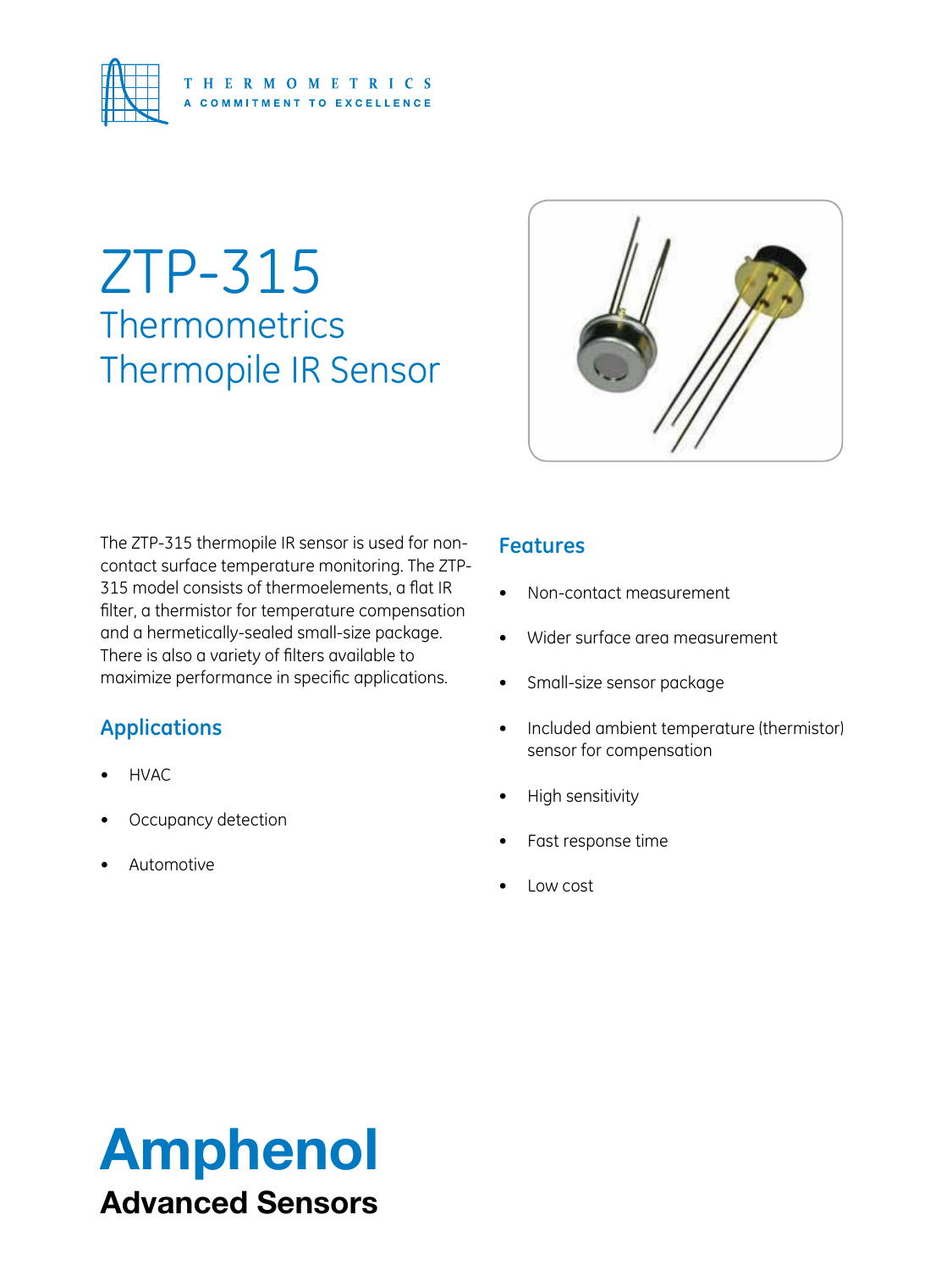# **Thermopile Chip**

| <b>Parameter</b>       | <b>Limits</b> |                  |            | <b>Units</b>    | <b>Condition</b> |
|------------------------|---------------|------------------|------------|-----------------|------------------|
|                        | Min           | <b>Typ</b>       | <b>Max</b> |                 |                  |
| Chip Size              |               | $3.6 \times 3.6$ |            | mm <sup>2</sup> |                  |
| Diaphragm Size         |               | $2.6 \times 2.6$ |            | mm <sup>2</sup> |                  |
| Active Area            |               | $1.3 \times 1.3$ |            | mm <sup>2</sup> |                  |
| Internal<br>Resistance | 35            | 50               | 65         | $k\Omega$       | 25 °C            |
| Resistance T.C.        |               |                  | 0.12       | %/ $°C$         |                  |
| Responsivity           | 22            | 32               | 42         | V/W             | 500K, 1Hz        |
| Responsivity T.C.      |               | $-0.11$          |            | %/ $°C$         |                  |
| Noise Voltage          |               | 30               |            | nV rms          | R.M.S., 25 °C    |
| <b>NEP</b>             |               | 0.94             |            | $nW/Hz^{1/2}$   | 500K, 1 Hz       |
| Detectivity            |               | 1.38 E08         |            | $cmHz^{1/2}$ /W | 500K, 1 Hz       |
| Time Constant          |               | 25               |            | ms              |                  |

### **Thermistor**

| Parameter    |      | <b>Limits</b> |            | <b>Units</b> | Condition                           |
|--------------|------|---------------|------------|--------------|-------------------------------------|
|              | Min  | Typ           | <b>Max</b> |              |                                     |
| Resistance   | 29.7 | 30            | 30.3       | kΩ           | Tol.:1%, @25 °C                     |
| Beta - Value | 3773 | 3811          | 3849       | К            | Tol.:1%, Defined at<br>@25 °C/50 °C |

# **Absolute Maximum Ratings**

#### **Operating Temperature**

-20°C ~ 100°C

#### **Storage Temperature**

-40°C ~ 120°C

# **Thermistor Resistance (R-T Table)**

| Tamb (°C) | <b>Rmin (k<math>\Omega</math></b> | Rcent ( $k\Omega$ ) | <b>Rmax (k</b> $\Omega$ ) |
|-----------|-----------------------------------|---------------------|---------------------------|
| -40       | 847.1                             | 885.1               | 924.7                     |
| -35       | 624.1                             | 650.2               | 677.2                     |
| $-30$     | 464.0                             | 481.9               | 500.5                     |
| $-25$     | 348.0                             | 360.3               | 373.1                     |
| -20       | 263.1                             | 271.7               | 280.5                     |
| $-15$     | 200,6                             | 206.5               | 212.7                     |
| $-10$     | 154.1                             | 158.3               | 162.5                     |
| -5        | 119.3                             | 122.2               | 125.2                     |
| 0         | 93.03                             | 95.06               | 97.12                     |
| 5         | 73.07                             | 74.48               | 75.91                     |
| 10        | 57.78                             | 58.76               | 59.75                     |
| 15        | 46.00                             | 46.67               | 47.34                     |
| 20        | 36.85                             | 37.30               | 37.76                     |
| 25        | 29.70                             | 30.00               | 30.30                     |
| 30        | 23.98                             | 24.27               | 24.57                     |
| 35        | 19.47                             | 19.75               | 20.03                     |
| 40        | 15.89                             | 16.15               | 16.42                     |
| 45        | 13.04                             | 13.28               | 13.53                     |
| 50        | 10.76                             | 10.98               | 11.20                     |
| 55        | 8.914                             | 9.112               | 9.314                     |
| 65        | 6.202                             | 6.362               | 6.526                     |
| 70        | 5.204                             | 5.348               | 5.495                     |
| 75        | 4.383                             | 4.512               | 4.644                     |
| 80        | 3.704                             | 3.820               | 3.938                     |
| 85        | 3.141                             | 3.244               | 3.350                     |
| 90        | 2.670                             | 2.763               | 2.858                     |
| 95        | 2.277                             | 2.359               | 2.444                     |
| 100       | 1.946                             | 2.019               | 2.095                     |
| 105       | 1.667                             | 1.732               | 1.800                     |
| 110       | 1.430                             | 1.489               | 1.550                     |
| 115       | 1.230                             | 1.282               | 1.336                     |
| 120       | 1.058                             | 1.105               | 1.153                     |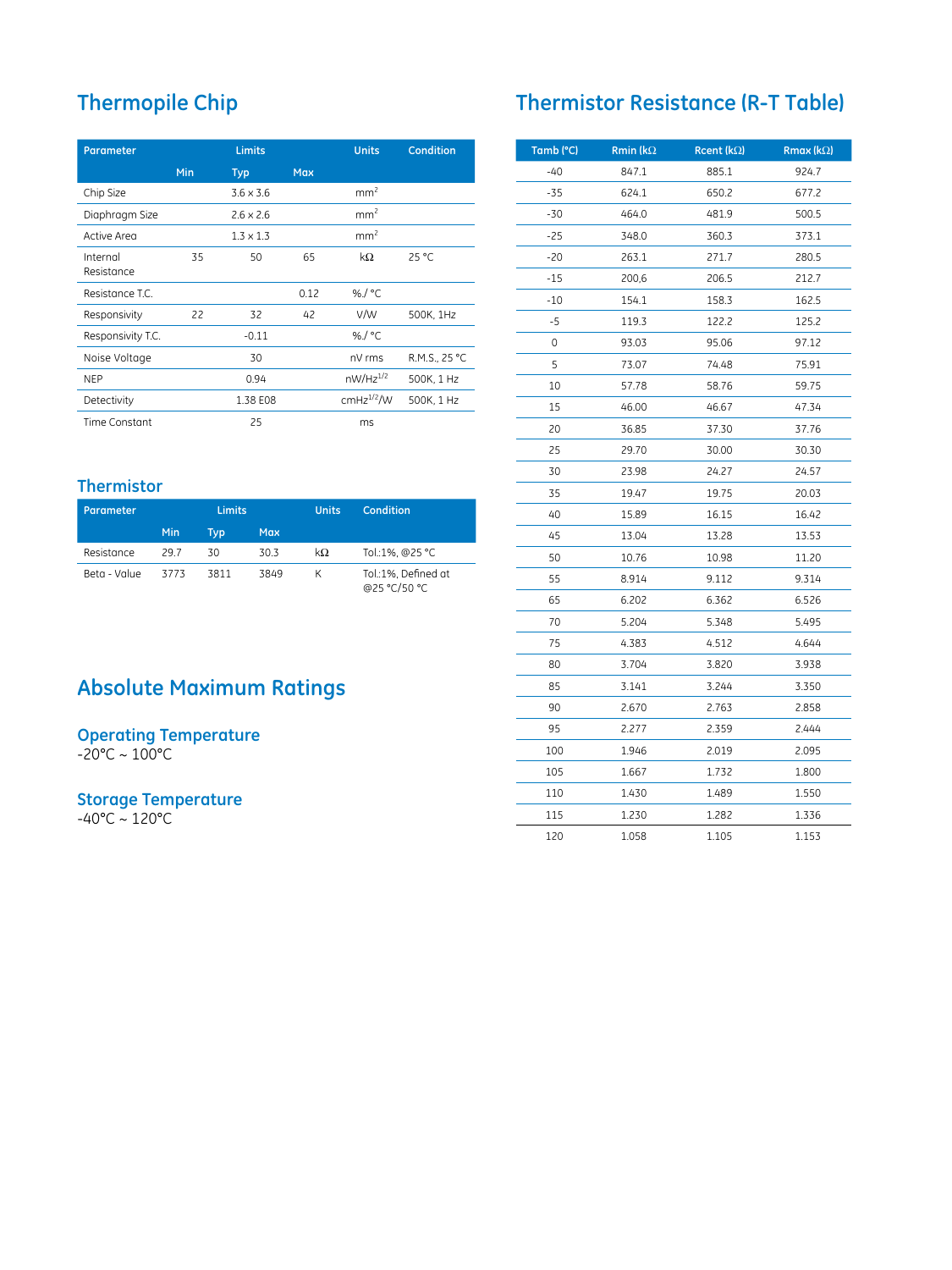# **Typical Characteristic Data**

## **Sensitivity**



## **Filter Transmission Data**



### **Field of View**